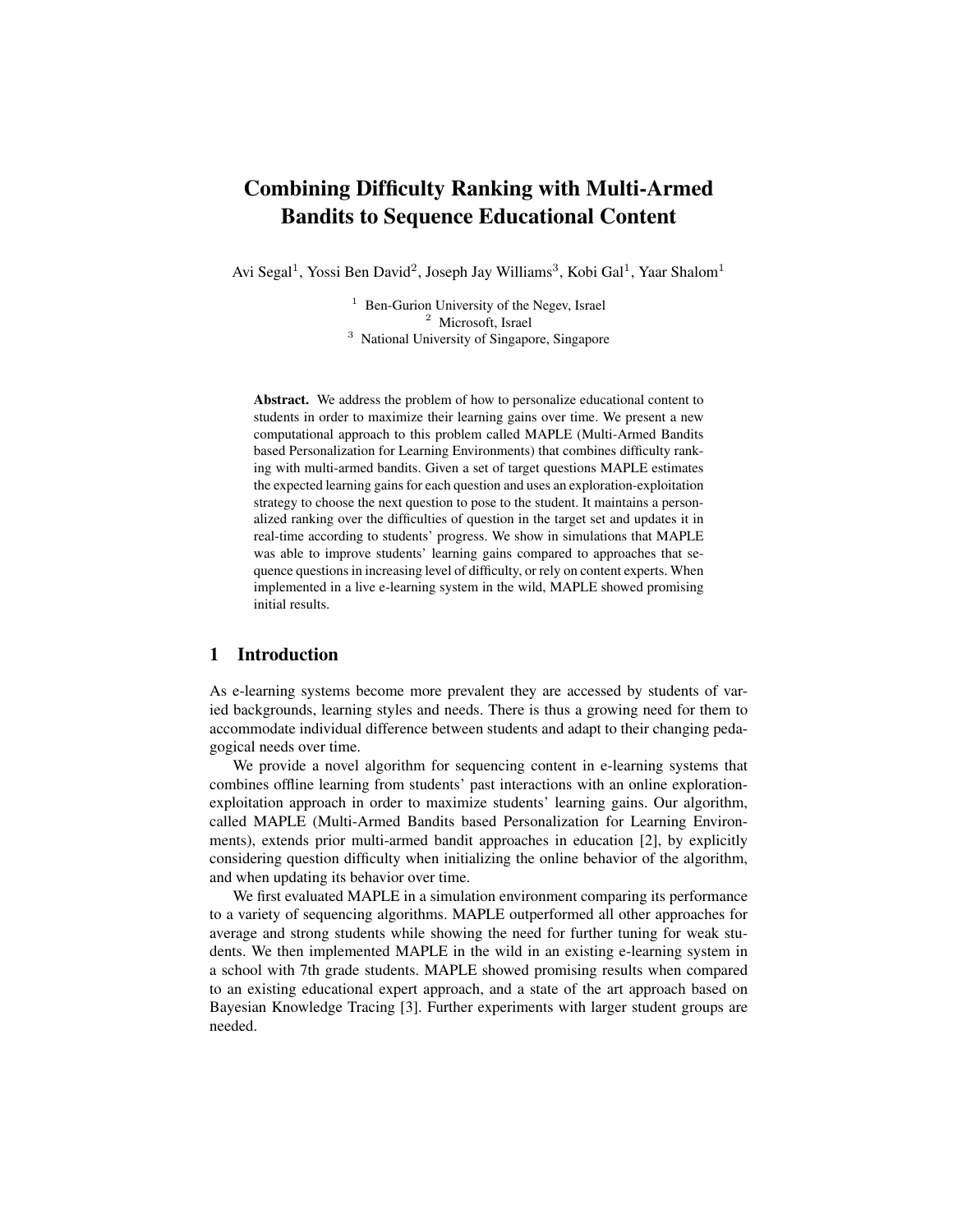## 2 Related Work

Our work relates to past research on using historical data to sequence content to students, and to work on multi-armed bandits for online adaptation of educational content.

Several approaches within the educational artificial intelligence community have used computational methods for sequencing content to students. Ben David et al. [3] developed a BKT based sequencing algorithm. Their algorithm (which we refer to in this paper as YBKT) uses knowledge tracing to model students' skill acquisition over time and sequence questions to students based on their mastery level and predicted performance. It was shown to enhance student learning beyond sequencing designed by pedagogical experts. Segal et al. [6] developed EduRank, a sequencing algorithm that combines collaborative filtering with social choice theory to produce personalized learning sequences for students. The algorithm constructs a difficulty ranking over questions for a target student by aggregating the ranking of similar students when sequencing educational content.

Multi-armed bandits provide a fundamental model for tackling the "explorationexploitation" trade-off [7, 1]. Williams et al. [8] used Thompson Sampling to identify highly rated explanations for how to solve Math problems, and chose uniform priors on the quality of these explanations. Clement et al. [2] used human experts' knowledge to initialize a multi-armed bandit algorithm called EXP4, that discovered which activities were at the right level to push students' learning forward. In our work we do not rely on human experts, but rather use personalized difficulty rankings to guide the initial exploitation and update steps of our algorithm.

## 3 Problem Formulation and Approach

We consider an e-learning setting with a group of students  $S$  and a set of practice questions Q. The sequencing problem requires choosing at each time step a question to present to the student that will maximize her learning gains over the length of the practice session. The goal is to present students with challenging problems, while ensuring a high likelihood that they will be able to solve these problems.

Our approach to solve the problem, called MAPLE, maintains a belief distribution over expected learning gains to the student for solving each of the questions in Q. This distribution is initialized with a personalized difficulty ranking over the questions in Q. MAPLE samples the next question to the student from this distribution and updates it at each step given the student's performance on the question and its inferred difficulty to the student. When a student successfully solves a question, the distribution is adjusted to make harder questions more likely to be presented, and explore a broader range of questions. When a student fails to solve a question, it is adjusted to make easier questions more likely to be presented, and explore a narrower set of questions.

## 4 Simulations with Synthesized Data

We compared four different sequencing algorithms in a set of simulations: (1) The *MAPLE* approach which used the EduRank [6] algorithm for difficulty ranking. (2)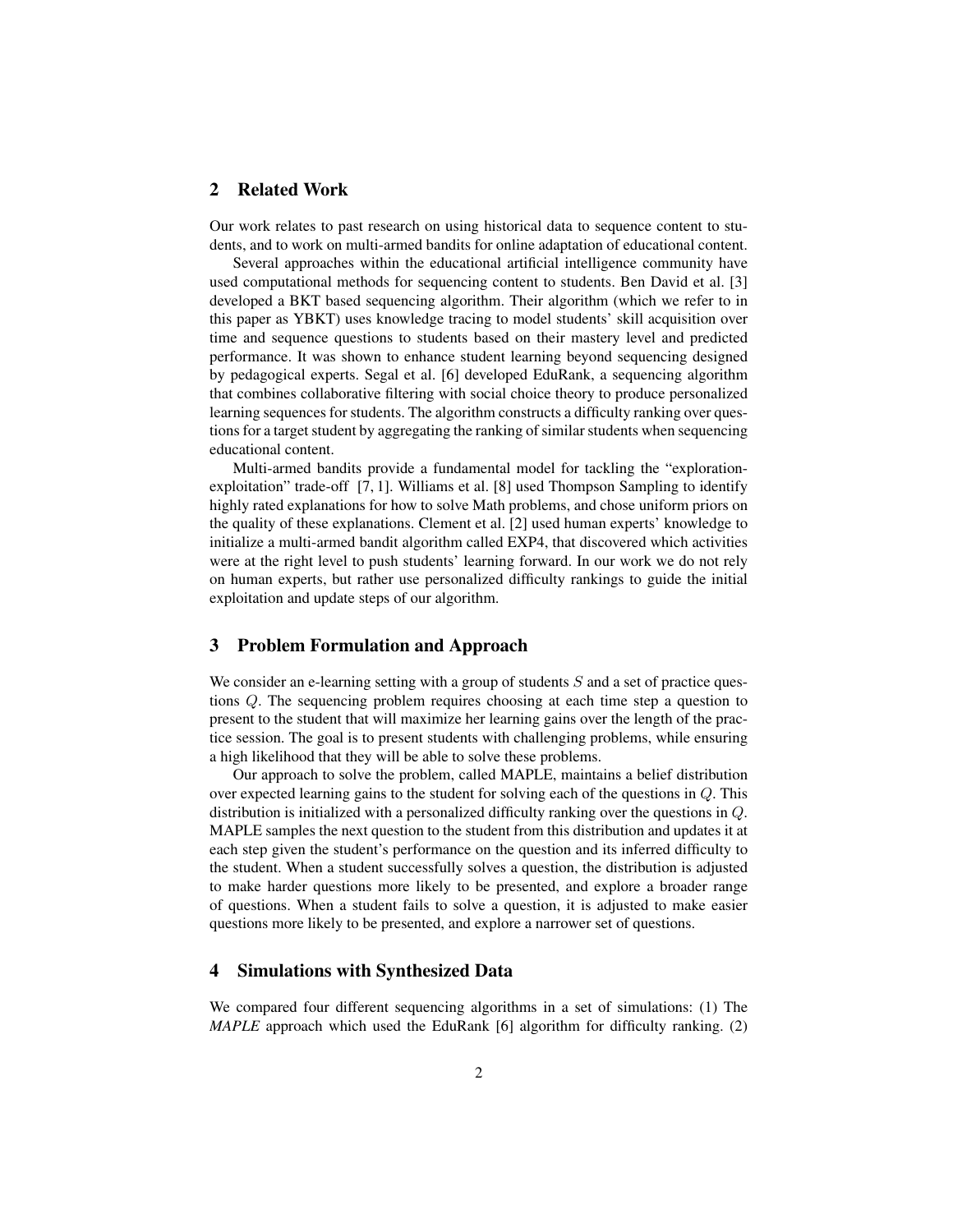The *Ascending* approach sequenced questions according to an absolute difficulty ranking that was determined by pedagogical experts. (3) The *EduRank* approach sequenced questions from the easiest estimated question to the hardest estimated question per student. (4) The *Naive Maple* approach sequenced questions using the multi-armed bandit algorithm with random initialization.

We model questions in the simulation using a  $\langle$ skill,difficulty $\rangle$  pair; students are modeled as a vector of skill values for each question type. The probability that a student successfully solves a question is based on Item Response Theory [4] and on the difference between her skill level and the level of the question. Estimates of student's skill levels are increased and decreased based on successes and failures in question solving (respectively), proportional to the question difficulty.

Each algorithm was run with 1000 simulated students, and sequenced 200 questions for each student. Each question belonged to one of 10 skills (uniformly distributed) and to one of 5 difficulty levels (uniformly distributed). Students' initial competency levels in each skill were uniformly distributed between 0 (no skill knowledge) and 1 (full knowledge of skill). All algorithms had access to "historical" data generated by the simulation engine in a pre-simulation step, to build their internal models.

In simulations (Figure 1), MAPLE outperformed all other algorithms for strong and average students. For weak students the Ascending and Naive Maple approaches failed altogether. Both MAPLE and EduRank presented initial good progress but then experienced a decline in average skill level. This implies that MAPLE's adaptation scheme needs to be improved for this segment of students.



Fig. 1: Skill level progression per algorithm and student type.

#### 5 Deployment and Evaluation in the Classroom

We then conducted a field study in the wild where students used different sequencing approaches in class. MAPLE was implemented in an e-learning system used for Math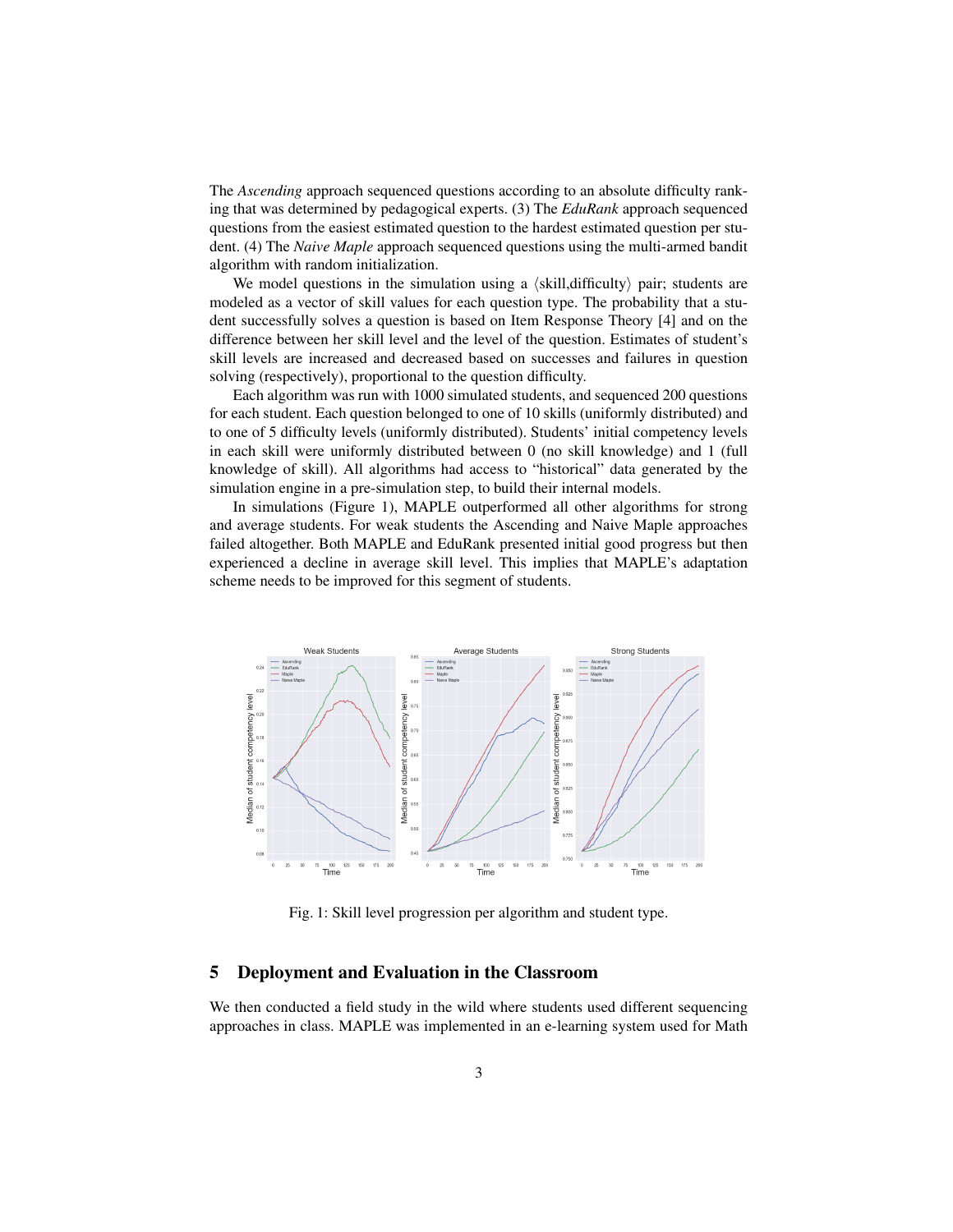education. The study compared MAPLE in a school with 7th grade students to two existing sequencing algorithms. The experiment was conducted between May 9th 2017 and June 19th 2017 (end of school year). The students were randomly divided into 3 cohorts: (1) MAPLE Sequencing (2) YBKT Sequencing (3) Ascending Sequencing.

All students in the experiment were initially exposed to a pretest session. In this session they solved 10 questions hand picked by a pedagogical expert. Ninety two students solved the questions and there was no statistically significant difference between the three groups in the average score on this preliminary test. We thus concluded that each group exhibited similar baseline knowledge.

The students then engaged in multiple practice sessions in the e-learning system for the next 35 days, solving 10 assignment questions in each practice session. For each cohort, assignment questions were sequenced by the cohort's respective algorithm (i.e. MAPLE, YBKT or Ascending). At the end of this period, students were asked to complete a post test session, solving the same questions (in the same order) as in the pretest session. Twenty eight students completed the post test session. We attribute the decrease in students' response from pretest to post test to the pending end of the academic year (there was no difference in the dropout rates across the 3 cohorts).

| Cohort            | Time per Question (sec) Average Grade |       |
|-------------------|---------------------------------------|-------|
| $ $ Ascending $ $ | 6.49                                  | 43.76 |
| <b>MAPLE</b>      | 10.69                                 | 71.28 |
| <b>IYBKT</b>      | 12.86                                 | 67.08 |

Table 1: Post test results per cohort: time per question and average grade.

Table 1 shows the students' average grade and the time spent on post-test questions. As can be seen, students assigned to the MAPLE condition achieved higher post test results than students assigned to the Ascending condition or to the YBKT condition. Further experiments with larger student groups are needed to evaluate statistical significance.

#### 6 Conclusion

We presented a new method called MAPLE for sequencing questions to students in online educational systems. MAPLE combines difficulty ranking based on past student experiences with a multi-armed bandit approach using these difficulty rankings in online settings. We tested our approach in simulations and compared it to other algorithms. We then performed an initial experiment running MAPLE in a classroom in parallel to two baseline algorithms. MAPLE showed promising results in simulations and in the wild. Further simulations and experiments are needed to adapt and verify MAPLE's performance in more complex settings. For more information on the MAPLE algorithm and the simulation and field results please see [5].